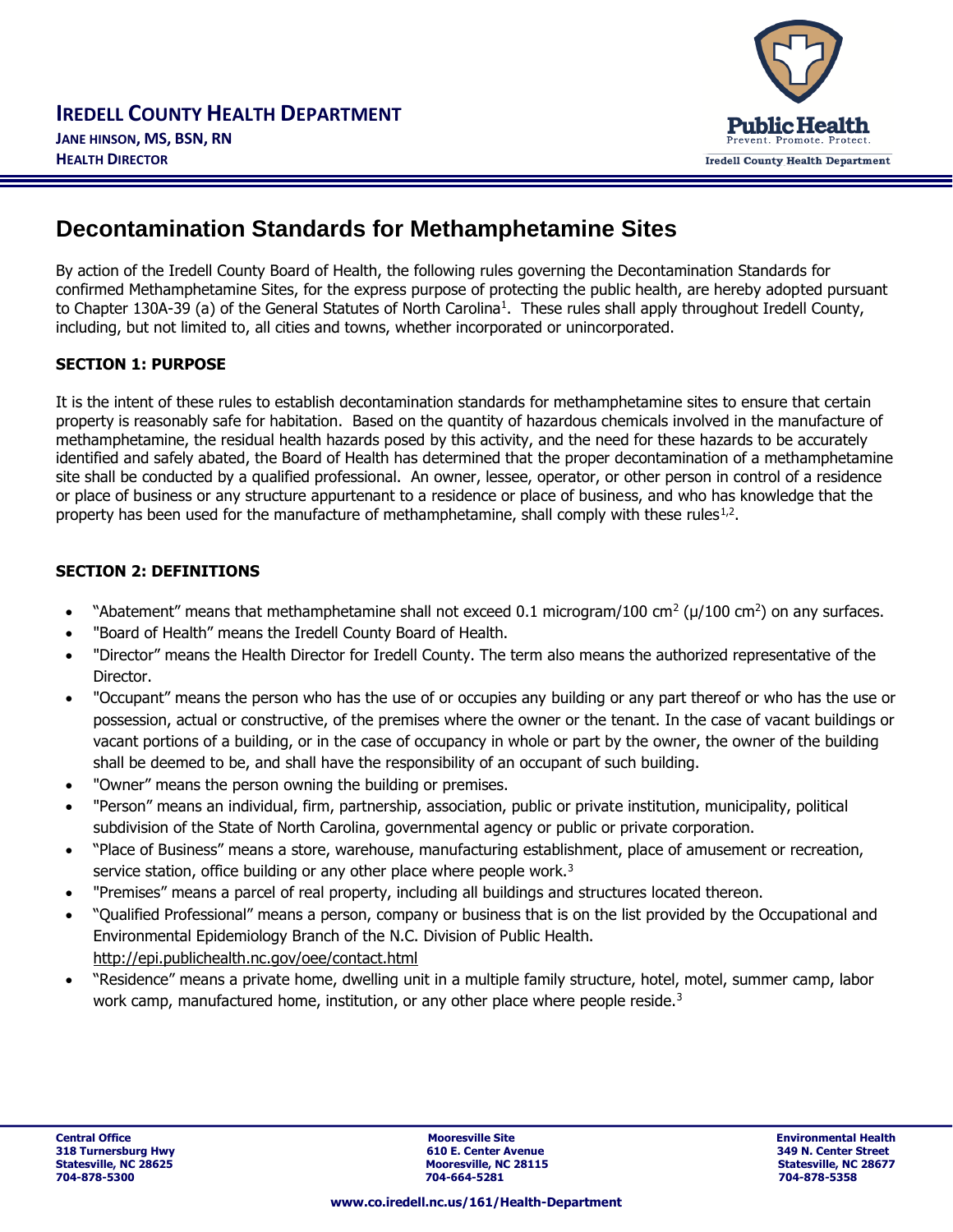# **SECTION 3: GENERAL PROVISIONS**

All premises within Iredell County that are identified by law enforcement as a site that has been used to manufacture methamphetamine, and the presence of methamphetamine has been confirmed by the Director, shall not be occupied until the site has been properly decontaminated as required by General Statute 130A-284. Proper decontamination includes, but is not limited to, the process listed below.

## **SECTION 4: DECONTAMINATION PROCESS**

Methamphetamine sites in Iredell County shall be decontaminated using the process outlined below prior to being reoccupied.

- Select a qualified professional contractor from those listed with the Occupational and Environmental Epidemiology Branch of the N.C. Division of Public Health.
	- $\circ$  If a contractor is selected that is not on this list, you may contact the OEE Branch and determine what will be required to have the contractor listed with them. Evidence of their listing will be required prior to decontamination plan approval.
	- $\circ$  Being on this list does not negate other laws and requirements and it is the qualified professional's responsibility to ensure compliance with all applicable laws, regulations, and requirements. This includes, but is not limited to, worker safety, environmental guidelines, and proper disposal of all waste generated during the assessment, decontamination, and clearance processes.
- Submit a completed pre-contamination assessment that addresses all identified hazards and is in accordance with N.C. Administrative Rule 10A NCAC 41D.0101-.0102 - Methamphetamine Decontamination<sup>2</sup> to the Iredell County Health Department. Guidelines provided in the EPA's Voluntary Guidelines for Methamphetamine Laboratory Cleanup<sup>4</sup> or the State of N.C. Illegal Methamphetamine Laboratory Decontamination and Re-Occupancy Guidelines<sup>5</sup> may also be used to aid in the creation of the pre-decontamination assessment.
- The Pre-decontamination assessment must be approved by the Health Department prior to commencement of any decontamination activities on the premises.
- The decontamination of the site shall be conducted following the approved plan. There shall be before and after photos provided of all areas that are being decontaminated and of all sampling sites.
- After decontamination is completed, clearance testing shall be conducted. The site will be considered abated when the levels of methamphetamine shall not exceed **0.1 μg/100 cm<sup>2</sup>** on any surfaces.
- A visual inspection by the Health Department may be conducted to ensure that all portions of the submitted decontamination plan have been completed.
- When clearance testing shows methamphetamine levels to be at or below **0.1 μg/100 cm<sup>2</sup>** and,
- If required, the site passes a visual inspection, the notice of Re-Occupancy may be issued by the Iredell County Health Department. Notice of re-occupancy shall deem the property cleared for habitation.

# **SECTION 5: RIGHT OF ENTRY-INSPECTION**

The Director shall have the right of entry upon any premises where entry is necessary to carry out the provisions of these Rules. If consent for entry is not given or obtained, an administrative search and inspection warrant shall be obtained pursuant to G.S. 15-27. However, if an imminent hazard exists, no warrant is required for entry upon the premises.

#### **SECTION 6: PENALTIES AND REMEDIES**

• Any person who violates any provision of these Rules shall be guilty of a misdemeanor in accordance with NCGS 130A-25 and punished as by law allowed.